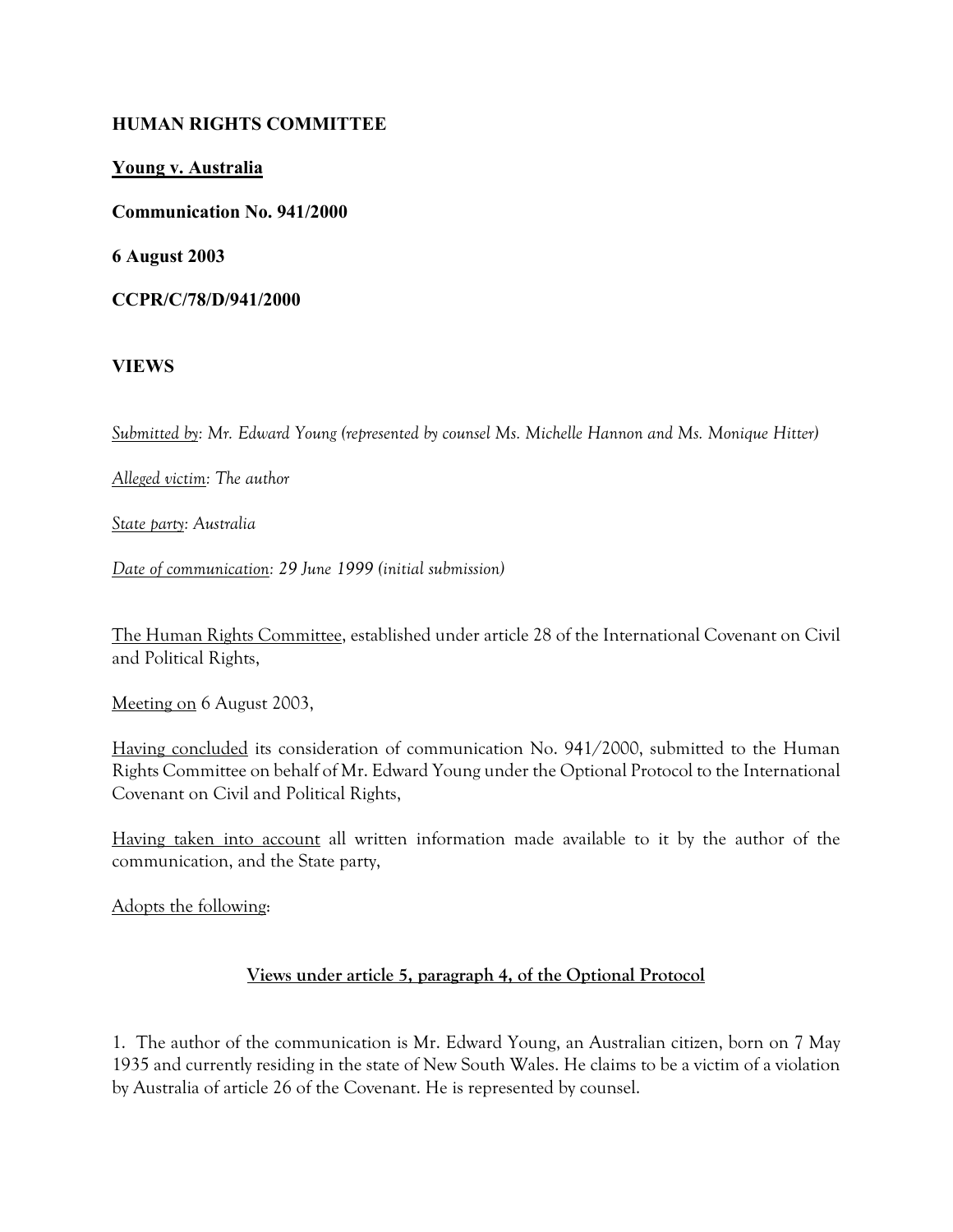## The facts as presented by the author

2.1 The author was in a same-sex relationship with a Mr. C for 38 years. Mr. C was a war veteran, for whom the author cared in the last years of his life He died on 20 December 1998, at the age of 73. On 1 March 1999, the author applied for a pension under section 13 of the Veteran's Entitlement Act ("VEA") as a veteran's dependant. On 12 March 1999, the Repatriation Commission denied the author's application in that he was not a dependant as defined by the Act. In its decision the Commission sets out the relevant legislation as follows:

Section 11 of the Act states:

"dependant, in relation to a veteran (including a veteran who has died), means

(a) the partner;"

Section 5E of the Act defines a "partner, in relation to a person who is a "member of a couple", [as] the other member of the couple."

The notion of couple is defined in section 5E(2):

"a person is a "member of a couple" for the purposes of this Act if:

(a) the person is legally married to another person and is not living separately and apart from the other person on a permanent basis; or(b) all of the following conditions are met:

(i) the person is living with a person of the opposite sex (in this paragraph called the partner); (ii) the person is not legally married to the partner;

(iii) the person and the partner are, in the Commission's opinion (...), in a marriage-like relationship;

(iv) the person and the partner are not within a prohibited relationship for the purposes of Section 23 B of the Marriage Act 1961."

The decision reads "The wording of Section 5E (2) (b) (i)(...); the text that I have highlighted - is unambiguous. I regret that I am therefore unable to exercise any discretion in this matter. This means that under legislation, you are not regarded as the late veteran's dependant. Because of this you are not entitled to claim a pension under the Act."

The author was also denied a bereavement benefit under the Act, as he was not considered to be a "member of a couple". (1)

2.2 On 16 March 1999, the author applied to the Veterans Review Board ("VRB") for a review of the Commission's decision. On 27 October 1999, the Board affirmed the Commission's decision, finding that the author was not a dependant as defined by the Act. In its decision the Board outlines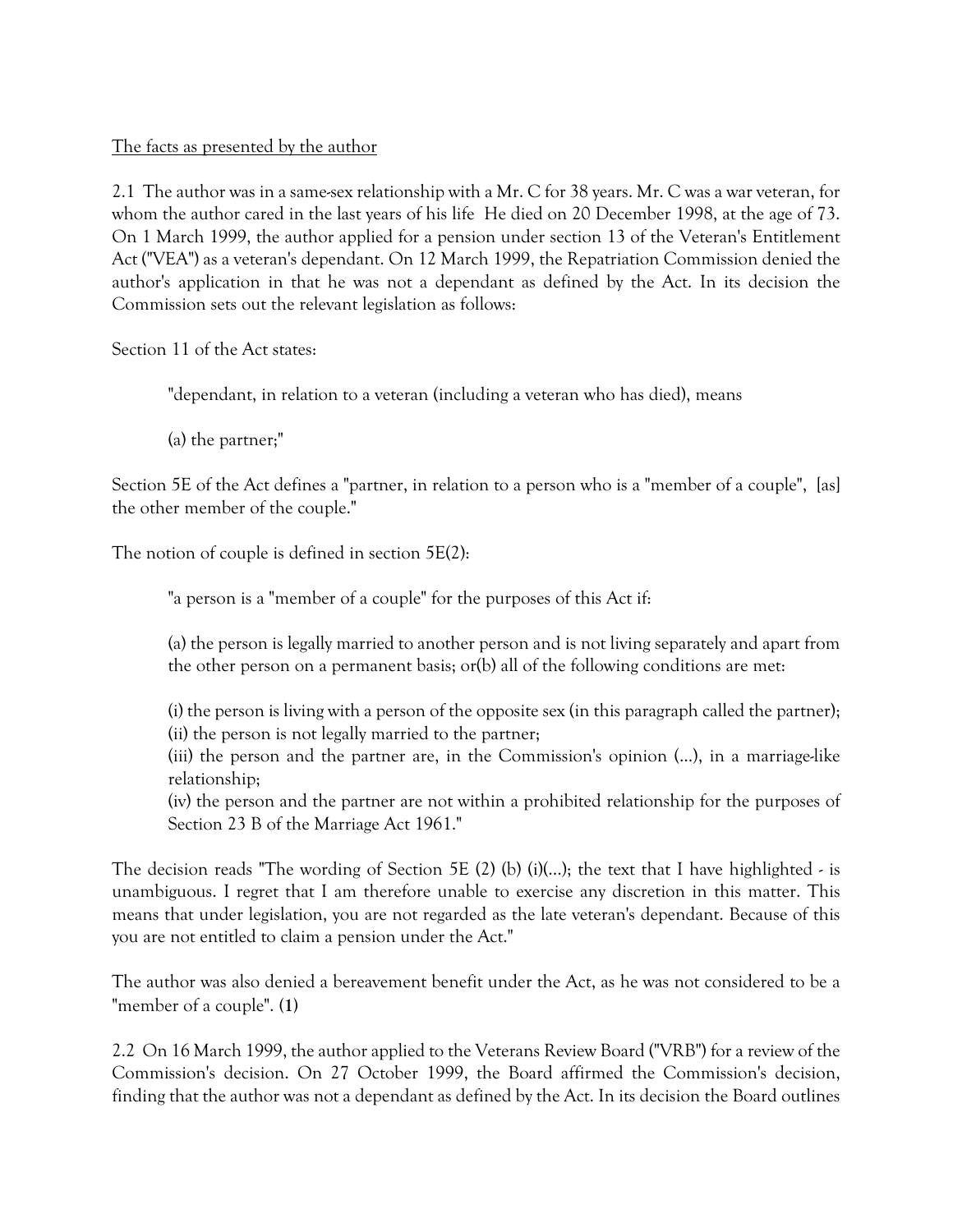the legislation as above and considers that it "has no discretion in its application of the Act and in this case it is bound to have regard to Section 11 of the Act. Hence, under the current legislation, the Board is required to affirm the decision under review in relation to the status of the applicant".

2.3 On 23 December 1999, the Human Rights and Equal Opportunity Commission ("HREOC") denied the author's complaint to that body, stating that as the author had been subjected to the automatic and non-discretionary operation of legislation, the Commission had no jurisdiction to intervene.

# The complaint

3.1 The author complains that the State party's refusal, on the basis of him being of the same sex as his partner, that is, due to his sexual orientation, to provide him with a pension benefit violates his right to equal treatment before the law and is contrary to article 26. He concedes that article 26 does not compel a State party to enact particular legislation, but argues that where it does, the legislation must comply with article 26. The author recalls that in Broeks v. the Netherlands,(2) Zwaan de Vries v. the Netherlands,  $(3)$  and Danning v. the Netherlands,  $(4)$  the Committee, in principle, found social security legislation to be subject to article 26. He also recalls that in Toonen v. Australia  $(5)$  the Committee recognized sexual orientation as a proscribed ground for differentiation under article 26.

3.2 The author argues that although he could have appealed to the Commonwealth Administrative Appeals Tribunal ("AAT") such an appeal would have had no prospect of success, as it would also have been bound by the provisions of the VEA.

# The State party's submission on the admissibility and merits of the communication

4.1 By note verbale of 1 May 2001, the State party comments on the admissibility and merits of the communication. It considers the meaning of the rights protected under article 26 and distinguishes between "equality before the law" and "equal protection of the law". The former, it contends, is not directed at legislation but rather exclusively at its enforcement and means that judges and administrative officials must not act arbitrarily in enforcing laws. (6) The latter, it argues, relates to the substance of the laws as well as their application. (7) Although the author refers to 'equality before the law' in his communication, the State party does not understand this to relate to an alleged breach of this aspect of article 26. Rather than alleging arbitrary action by judges or officials, the State party understands the author to be alleging that the law itself is discriminatory, and that he raises the issue of equal protection of the law under article 26.

4.2 The State party challenges the admissibility on three grounds. Firstly, it argues that the author is not a victim within the meaning of article 1 of the Optional Protocol, pursuant to which the Committee has indicated (8) that an author must provide evidence that he/she is personally affected by an act or omission by the State party. Although the State party endorses the decisions of the domestic authorities rejecting the author's application for a pension, it does not endorse the reasons articulated by these bodies for so disposing of it. It argues that a thorough examination of the facts and their application to the VEA reveals that no partner of Mr. C, whether homosexual or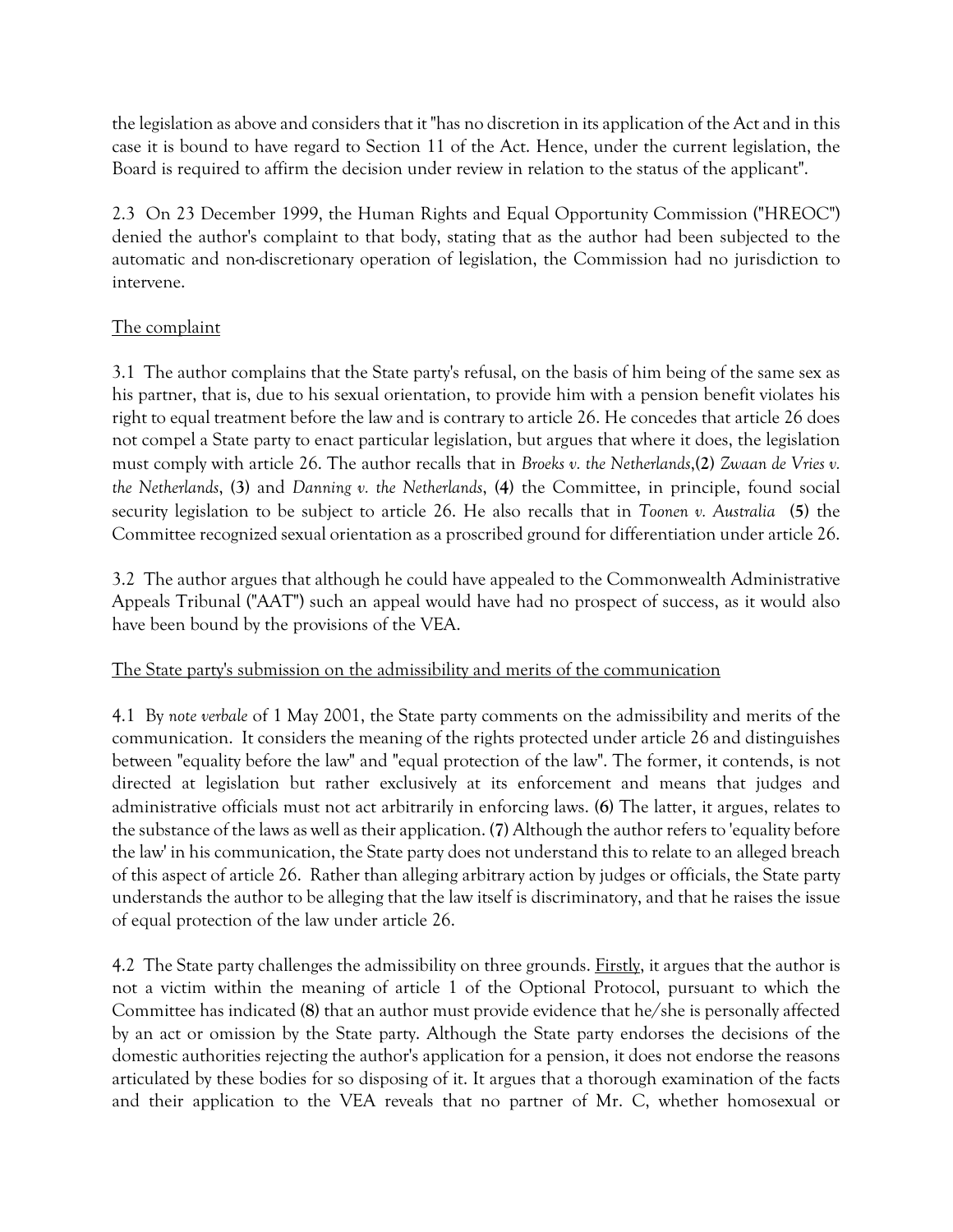heterosexual, would have been entitled to the pension under the VEA. Consequently, the State party argues that neither the author's sexual orientation nor the sexual orientation of Mr. C is determinative of the issue.

4.3 The State party notes that the author applied for a pension under the VEA and that the eligibility provisions are dealt with in Division 2 of Part II of the VEA. Section 13 sets out the criteria for 'eligibility for pension'. According to the State party, in order to prove that he has been the subject of unlawful discrimination, the author must first establish that he is able to satisfy the entitlement provisions in section 13.

4.4 The State party explains that section 13 provides five separate grounds for entitlement to the pension. In particular, section 13(1) allows a dependant, including the partner, of a veteran to claim the pension where the veteran's death was 'war-caused'. The State party argues that the records of the Department of Veterans' Affairs do not show that Mr. C's death was 'war-caused', nor does the author allege that his death was 'war-caused'. Therefore, it submits that, no heterosexual or homosexual partner of Mr. C could have been entitled to the pension under subsection (1). The State party then goes on to apply the facts of the author's case to the other subsections of article 13 in an attempt to demonstrate that regardless of relationship, the author would not have been eligible for a pension, as Mr. C was not a veteranto whom one of the requisite provisions applied. It submits that since the author was in any event not entitled to that benefit, he has not established a prima facie entitlement to the pension and therefore is not a victim for the purposes of article 1.

4.5 Secondly, the State party recalls the Committee's jurisprudence (9) and argues that the author has not sufficiently substantiated his case for the purposes of admissibility. To raise a prima facie case, the State party argues that the author must establish that he was denied a benefit that would have been available to a heterosexual partner of Mr. C as a matter of entitlement under law and refers back to its arguments in paragraphs 4.2 to 4.4 above. It submits that the author failed to evaluate properly all the facts of the case and the application of those facts to section 13 of the VEA, and that therefore he is unable to substantiate the claim that his lack of entitlement to the pension under the VEA is determined by a distinction based on sexual orientation in breach of article 26.

4.6 Thirdly, the State party argues that the author has not exhausted domestic remedies for the purposes of admissibility. In referring to the Committee's jurisprudence (10), the State party submits that the balance of opinion in the Views of the Committee is that a remedy must have no chance of success in order for an author to successfully claim that the particular remedy does not need to be exhausted before a communication can be declared admissible.

4.7 The State party submits that the author could have appealed the decision not to grant him the pension to the AAT and provides the following information on this tribunal. The AAT was created by Federal statute and has the power to affirm or quash a decision, and to remit the matter to the original decision-maker to make a new decision, vary a decision or replace the original decision with a new one. In exercising this power, the role of the AAT is to determine the 'correct or preferable decision' in relation to a particular matter. In performing its functions, the AAT as a matter of course conducts a thorough examination of all the facts. The AAT is not bound to use only the information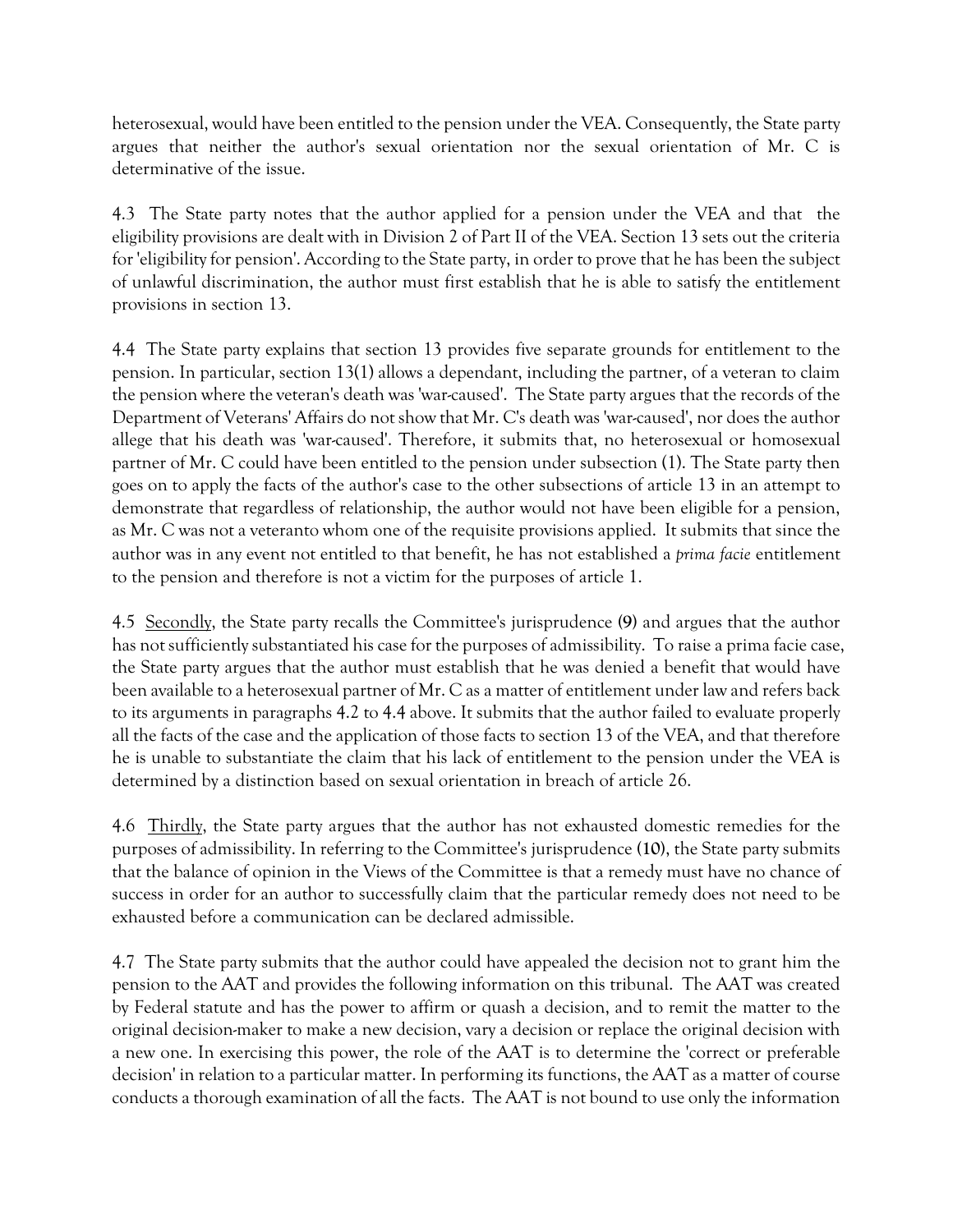available to the original decision-maker, and may consider information not known at the time of the original decision. A party to a matter heard by the AAT may seek judicial review of a decision in the Federal Court.

4.8 The State party submits that the AAT would in all likelihood have concluded that the author, like any heterosexual or homosexual partner of Mr. C, was not entitled to a pension under section 13 of the VEA. This decision would have been based on either: (1) the failure of Mr. C to meet the requirements in section 13 of the VEA upon which partner entitlement to the pension depends, in particular those relating to serious disability or death caused as a result of war service (as outlined in para. 4.2 to 4.4); or (2) the author's failure to provide sufficient evidence of his allegedly de facto relationship with Mr. C (the State party provides further information on this argument in the merits). The State party submits that a decision of the AAT based on either or both of these grounds would not involve any distinction upon which a breach of article 26 could be founded and this matter would not have been brought to the Committee.

4.9 On the merits, the State party argues that, notwithstanding the reasons provided by the decision-making bodies in the author's case, the sexual orientation of Messrs C and the author was not determinative of the author's entitlement to the pension, and for the purposes of the Committee's consideration of the communication, the author's allegation lacks any merit. The State party supports this submission on two grounds. Firstly, the State party alleges that no heterosexual or homosexual partner of Mr. C would have been entitled to the pension under section 13 of the VEA. Secondly, the State party submits that in any case the author had failed to provide sufficient information to establish that he was in fact the partner of Mr. C. Therefore, and notwithstanding the author's inability to meet the eligibility criteria set out in the VEA, the State party submits that the decision-making bodies could not have been satisfied that the threshold requirement of establishing the existence of a de facto relationship had been met.

4.10 The State party submits that the author provided insufficient evidence in support of his claim that he was the de facto partner of Mr. C. Thus, on a proper application of the facts, as presented by the author to the relevant law, the State party submits that no distinction was made that was not based on or justified by reasonable and objective criteria. The State party underlines the importance of disbursing Government funds where they are most needed. Thus, it is common practice to impose eligibility criteria in relation to social security payments and the State party notes the Committee's recognition of the rights of States to subject the payment of social security benefits to eligibility criteria. (11)

4.11 The State party explains that the criterion of properly evidencing the existence of a de facto relationship is one of the criteria that must be met before a person is entitled to a dependant's pension under the VEA. According to the State party, Mr. C did not indicate in correspondence with the Department that he was anything other than single. (12) The Department requires evidence of relationships to determine the entitlement to pension benefits. In this regard, the application form for a war widower's pension states:

"Please attach a copy of your marriage certificate or evidence of your relationship with the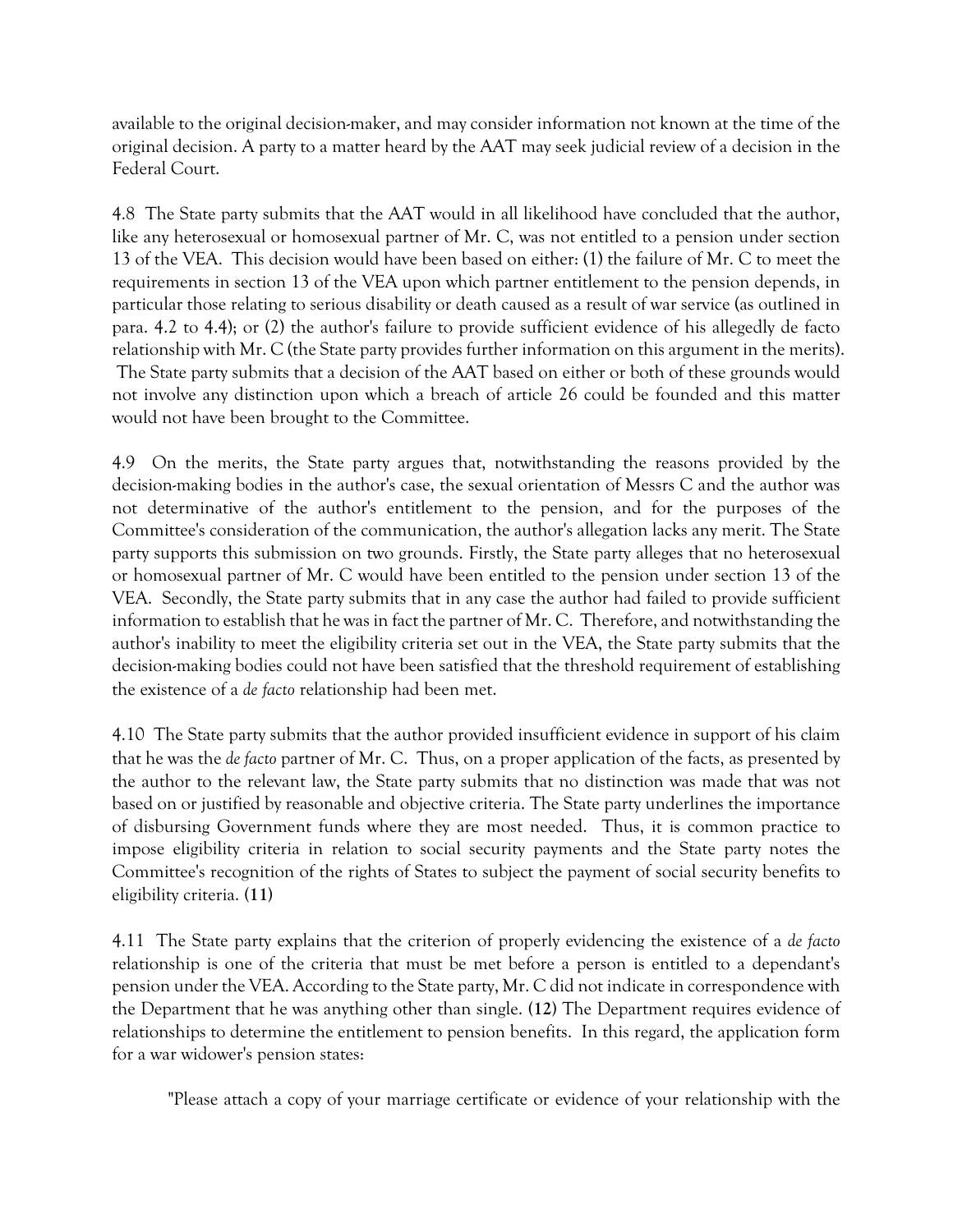deceased veteran, unless you have previously supplied this material to the Department. "

4.12 The State party submits that, other than the author's application for a pension, the only evidence provided by the author is his name as Mr. C's partner on the latter's death certificate. It submits that information on New South Wales death certificates, including that relating to spouses, is not considered to be probative of the accuracy of the information. It is submitted that, in isolation, the information on the death certificate is insufficient to establish that the author was the partner of Mr. C for the purposes of the VEA. It further submits that the Department would note evidence of, for example, shared expenses, cohabitation or sharing of significant experiences, correspondence, benefaction under a will and statements from family or mutual friends or acquaintances.

4.13 The assessment of whether the author was in fact Mr. C's partner was no different from the assessment that would have applied to any heterosexual or homosexual person claiming to be the partner of a veteran. In the absence of additional evidence, the Department could not have been satisfied that the author was the partner of Mr. C. The State party submits that this application of the assessment process prevents an issue of equal protection of the law from arising. It also submits that there is no evidence of arbitrary actions on the part of officials in the Department that would support a finding that the author's guarantee of equality before the law has been breached (para. 4.1 above).

4.14 In conclusion, the State party submits that, the author failed to provide sufficient evidence of his status as a de facto partner of Mr. C and, this would have provided additional grounds for refusing to grant the author the pension. This refusal, according to the State party does not give rise to a breach of the author's rights under article 26.

# Comments by the author

5.1 By submission of 17 August 2001, the author reiterates that he is a victim for the purposes of article 1 of the Optional Protocol in that he is a natural person who was personally affected by the fact that he was denied a pension by reason of his sexual orientation. He reiterates that both the Repatriation Commission and the VRB made it clear that the reason for rejection of his application was because his partner was not a member of the opposite sex, i.e. because of his sexual orientation.

5.2 The author notes that, although the State party submits that it does not affirm the reasons of the Repatriation Commission and the VRB for rejecting his application, it does not deny that sexuality is a criteria relevant to the granting of pensions under the VEA and that the author's sexuality prevents him from satisfying that criteria. He further argues that the State party does not contend that any other domestic bodies reviewing his application would make a different finding on his eligibility for a pension as a dependant.

5.3 With respect to the State party's argument that the author is not a victim because he could be denied a pension under the VEA based on a number of other criteria which do not relate to his sexuality, the author submits that his eligibility to meet these other criteria is not relevant to his status as a victim for the following reasons: even if he meets the criteria in sub-section 13 he would still not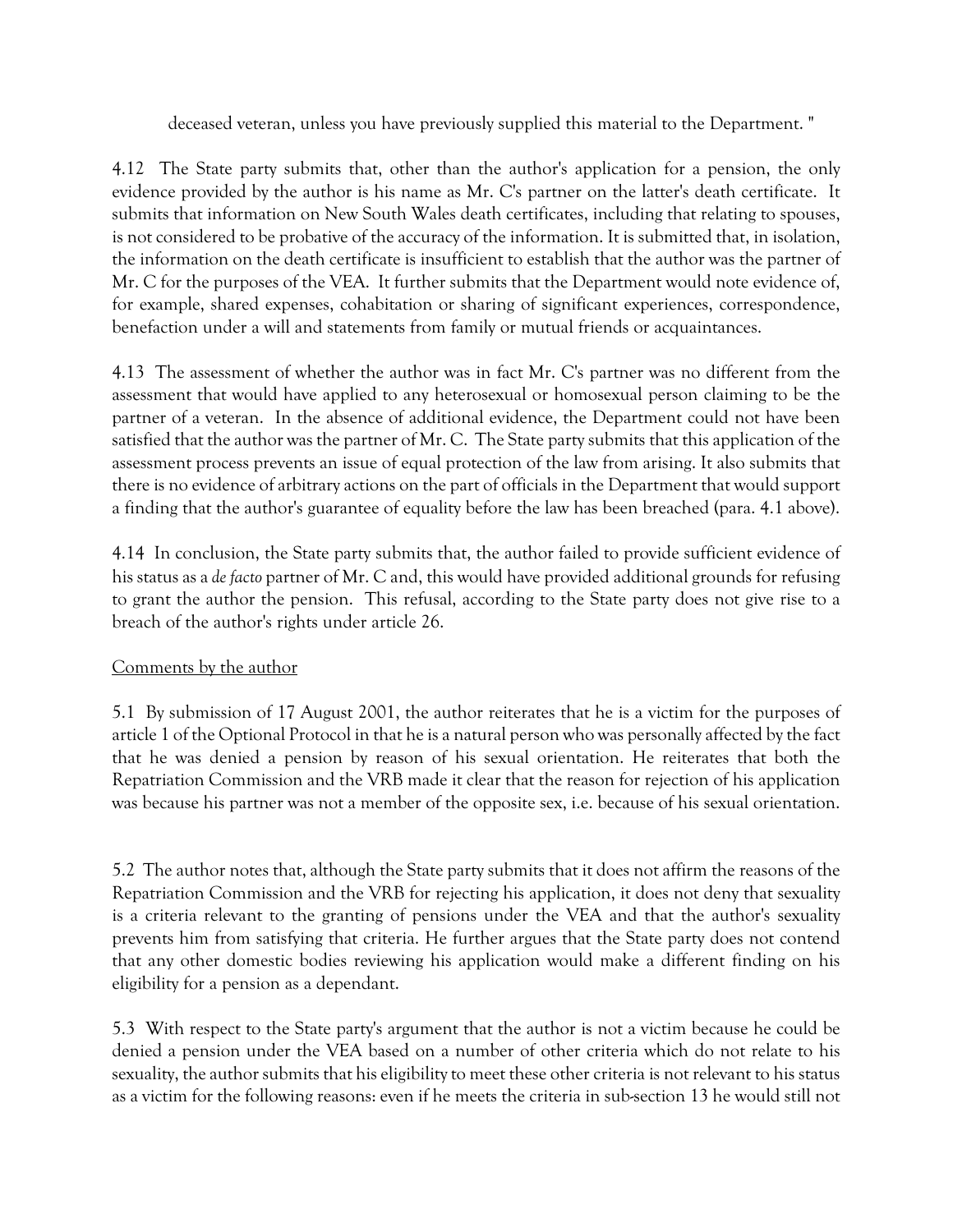be entitled to a pension because he would not meet the definition of dependant. In the author's view, it is important to distinguish between cases such as  $Hoofdman v$ . the Netherlands,  $(13)$  where it is evident that an individual would not be entitled to some State benefit on grounds other than the discriminatory grounds proscribed by the Covenant, and cases where the entitlement to a benefit is arguable and requires a proper and fair hearing by an appropriate State administration body for the determination of eligibility.

5.4 The author argues that he had no opportunity to demonstrate whether or not he can meet the criteria of these sub-sections. He acknowledges that he could not meet the criteria in respect of certain subsections of section 13, which would entitle him to a pension, but he maintains that he has not yet been given the opportunity to establish that he meets the criteria under other subsections of section 13 which would also provide such an entitlement. He submits that, although in its submission the State party made assumptions about his ability to meet these various criteria, the State party has vested domestic bodies, including the VRB, with jurisdiction to determine whether the criteria in question have been met.

5.5 The author contends that, in making assumptions at this stage about his ability to meet these criteria, the State party again discriminates against him because citizens in heterosexual relationships seeking such a pension under the above-mentioned sub-sections would be able to meet criteria assessed by the Repatriation Commission, the VRB or other decision-making bodies. Such bodies review all the evidence regarding the matter. The author submits that the State party is yet to see the author's evidence or hear his arguments as to how he might meet these criteria. In addition, the author states that to require him to seek further review when it is clear it will not ultimately result in a different outcome is also discriminatory. He argues that he is being treated unequally under the law simply by being excluded on the basis of his sexuality even if he cannot establish that he meets the other criteria for a pension.

5.6 On the issue of exhaustion of domestic remedies, the author states that as the VRB clearly stated that it had no discretion to make a finding other than one which excludes the author from eligibility for a pension on the basis of his failure to meet with the definition of a dependant, it would not be open to the AAT or the Federal Court of Australia to make a different finding. According to the author, under Australian law when the meaning of a provision of a statute is clearly stated in that statute the decision-making body has no power to interpret it differently. Section 5(E) is very clear in requiring a person claiming to be a member of a couple, in order to be a partner and therefore a dependant under the Act, to be in a heterosexual relationship.

5.7 According to the author, this provision leaves no room for any decision-making bodies to exercise their discretion to include same sex partners within the definition even if the body thought it just and reasonable to do so. He argues that jurisprudence in relation to the interpretation of terms such as "partner", "spouse" and "couple" has failed to include same sex relationships even when there has been discretion to do so because the term has never been defined further. The author notes that the State party does not contend that the AAT or the Federal Court could have come to any different interpretation on this point. At best, he notes its claim that the AAT might have found other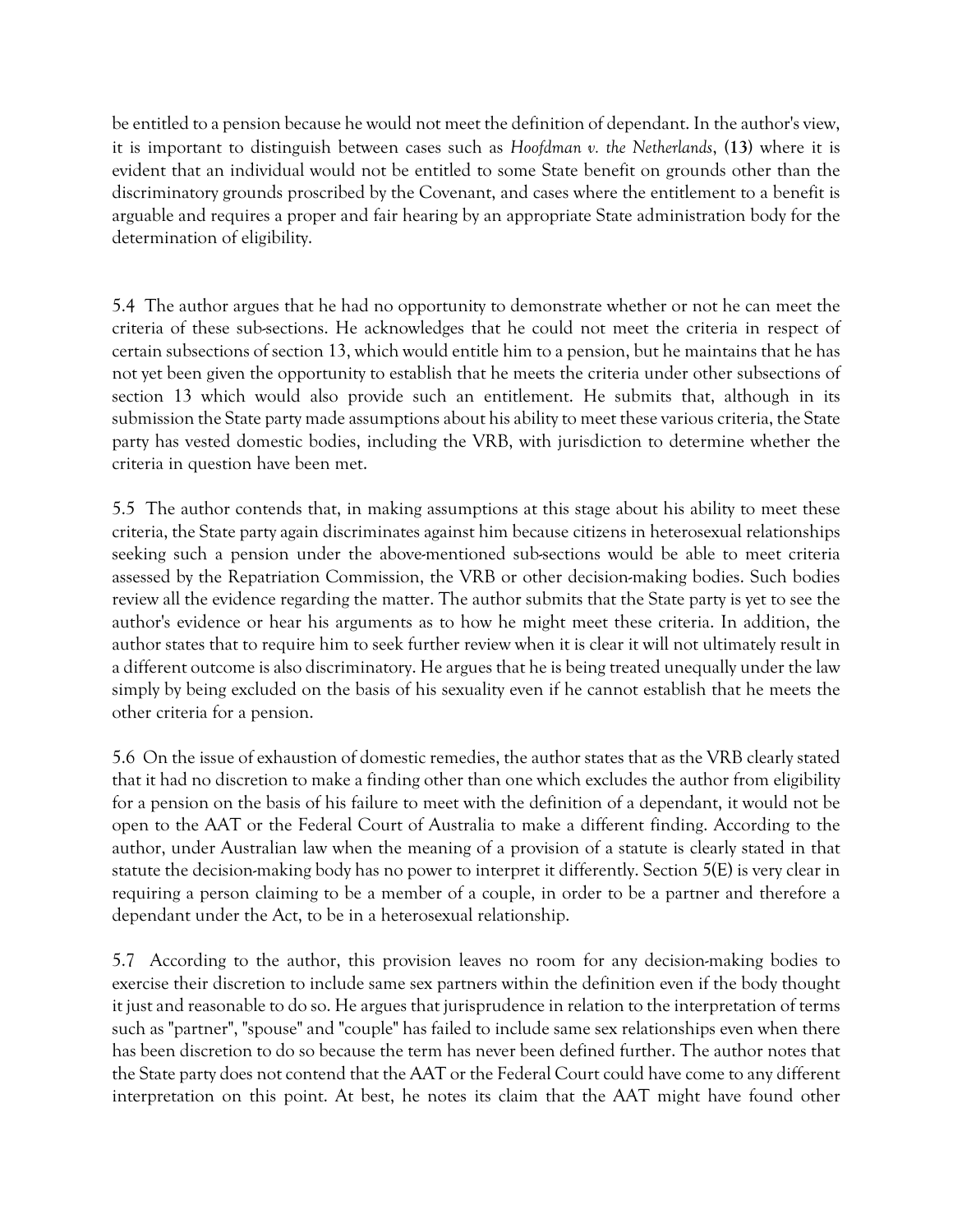grounds in addition to the "discriminatory ground" to exclude the author from receiving a pension.

5.8 The author argues that the Committee's jurisprudence (14) only requires him to establish that seeking further review of the reasons articulated for denying a benefit would be futile. It does not require him to seek further domestic remedies on the basis that other decision-making bodies might find him ineligible on grounds which were not of concern to the decision-making bodies which had actually assessed his application. He further submits that no responsibility should be placed on him to seek a review of a decision in order to exhaust domestic remedies, other than in relation to that aspect of the decision which he claims violates the Covenant.

5.9 The author reiterates that he did attempt to have HREOC examine his claim that the limitation of pension payments under the Act to heterosexual partners of veterans was a breach of article 26 of the Covenant. He submits that, in its response, HROEC stated that the resources of the Commission do not permit it to conduct an examination of entitlements for same sex couples under the provisions of the VEA and that it was unable to investigate the matter on any other basis as it was not a matter where the decision-maker had any discretion in determining whether or not the author fell within the provisions of a dependant as defined by the VEA.

5.10 The author refutes the State party's contention that it was likely that had he appealed his case to the AAT it would have refused his application on grounds other than his sexuality. He contends that the State party is incorrect in its argument that he would not have been entitled to a pension under section 13 of the VEA, and argues that neither of the review bodies which were empowered to consider his application indicated that they had any concern with his ability to meet the criteria in the sub-sections of section 13. He states that Mr. C was not a smoker until he entered the army and that the effects of smoking contributed to his death. Under Australian jurisprudence, veterans who died from a smoking related illness have been found to have died from a war-caused injury, and satisfied section 13, if the reason for smoking was related to enlistment in the army. According to the author, applications for pensions under the VEA based on a war-caused injury by dependants of veterans have been accepted even when the connection between the veteran's death and his war-caused injury was made only posthumously.

5.11 Finally, on the issue of exhaustion of domestic remedies, the author submits that he is of limited means, having no assets and receiving only a Department of Social Security pension, and is not in a financial position to pursue legal options.

5.12 On the merits, the author provides further argument on the issue of the evidence provided pertaining to his relationship with Mr. C. He submits that the suggestion that he was denied a pension because of his failure to provide sufficient evidence of his relationship with Mr. C is inconsistent with the written decisions of the Repatriation Commission and the VRB, which accepted the existence of his relationship with Mr. C. He submits that he could satisfy other review bodies of their relationship, (15) and argues that both decisions indicate that they denied the author's application because he could not meet the definition of dependant, that is, due to his sexual orientation. The VRB expressly accepted the existence of the author's relationship with Mr. C. (16)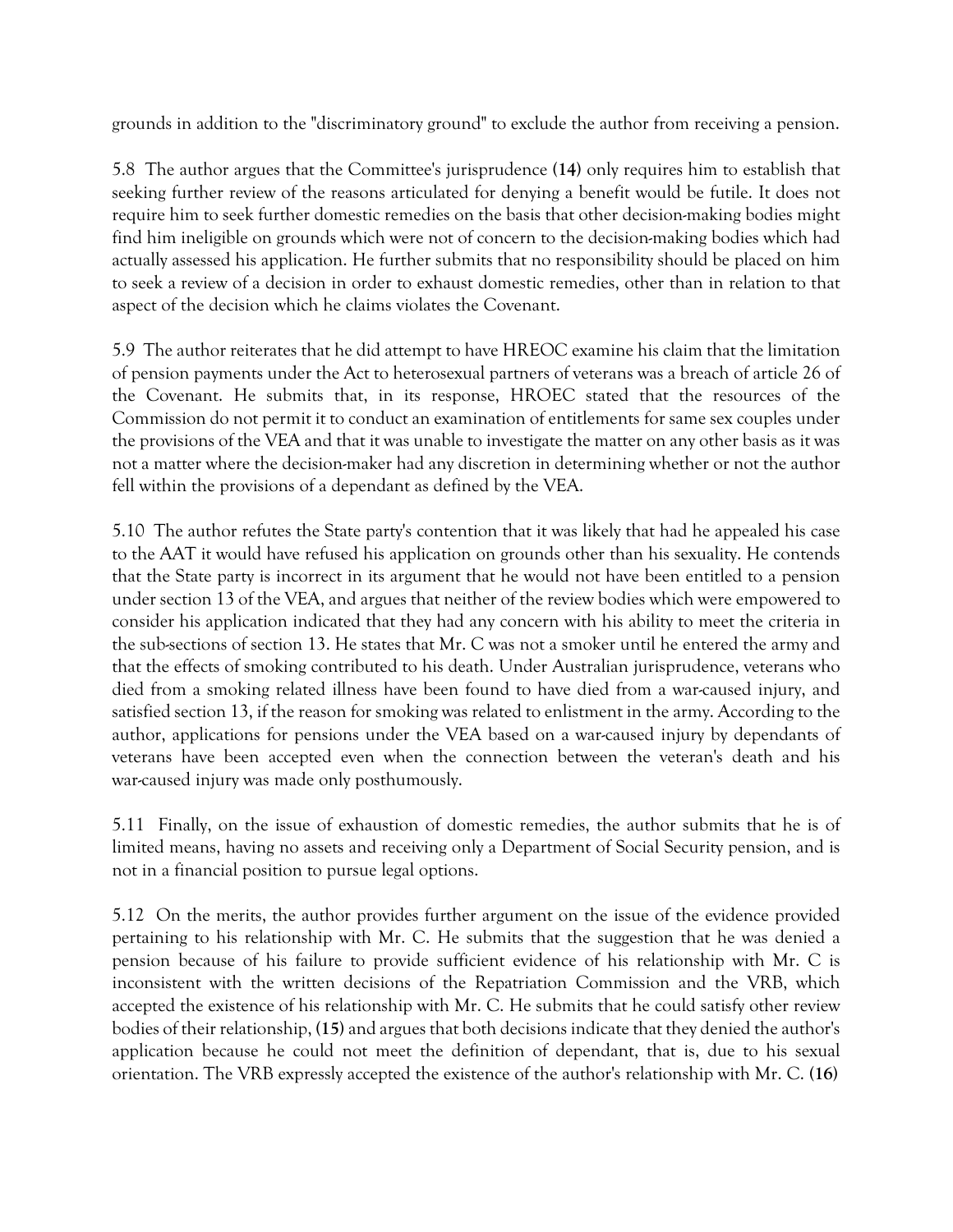5.13 The author argues that given the Australian, and particularly the Department of Defence and Veteran Affairs', attitudes to same-sex relationships, as demonstrated by the Department's refusal to recognise the validity of such relationships (17), it is not surprising that Mr. C responded the way he did on the documents referred to by the State party at paragraph 4.11. Nothing in these documents denies his relationship with Mr. C or amounts to evidence that there was no such relationship. There is no provision in any of the documents referred to which would have allowed Mr. C to describe his relationship with the author as there is no reference to "partner".

# Supplementary submissions by the parties

6.1 On 7 February 2002, the State party informed the Committee that the mere fact that it does not respond to all of counsel's assertions and allegations does not mean that it accepts them as true and correct. It denies the author's allegation that by making assumptions about his ability to meet other criteria of the VEA, the Australian Government is again discriminating against him. It explains that it applied the author's factual circumstances to an examination of the eligibility of either a heterosexual or homosexual applicant for a pension under the VEA not in order to discriminate against the author but rather to answer the allegations made by him to the fullest extent possible. In its view, an examination of the criteria was necessary to answer the allegations and would have been undertaken regardless of the author's sex or sexual orientation.

6.2 On the author's argument that the requirement to seek further review when it is clear it will not result in a different outcome is ultimately also discriminatory, the State party submits that merely informing the Committee of the options that were available to the author is in no way discriminatory. The State party refutes the allegation that decisions of the domestic organs were in and of themselves discriminatory and argues that the author's application was given the same consideration as that of other applicants.

6.3 With respect to the author's claim that he was not given the opportunity to demonstrate whether or not he meets the criteria of section 13 of the VEA, the State party reiterates that the author was free to appeal the decision of the VRB to the AAT. In performing its functions, the AAT conducts a full review of the contested decision, and the author would have been entitled to demonstrate whether or not he met the section 13 criteria.(18)

6.4 The State party submits that while not coming to any conclusions as to the veracity of the additional evidence adduced by the author on this relationship with Mr. C, such evidence should have been presented to the AAT. The State party recalls that it is not the function of the Committee to act as a court or tribunal evaluating evidence.

7.1 On 2 April 2002, the author provided further comments on the State party's response. The author largely reiterates the arguments made in previous submissions. On his argument that he was discriminated against as he was not afforded the opportunity to have his ability to meet the criteria in section 13 assessed by the Repatriation Commission or the VRB, he argues that it was because his case was disposed of on the basis of his sexuality that his ability to meet the other criteria of the VEA was not assessed by a review body. A heterosexual applicant would have had the other criteria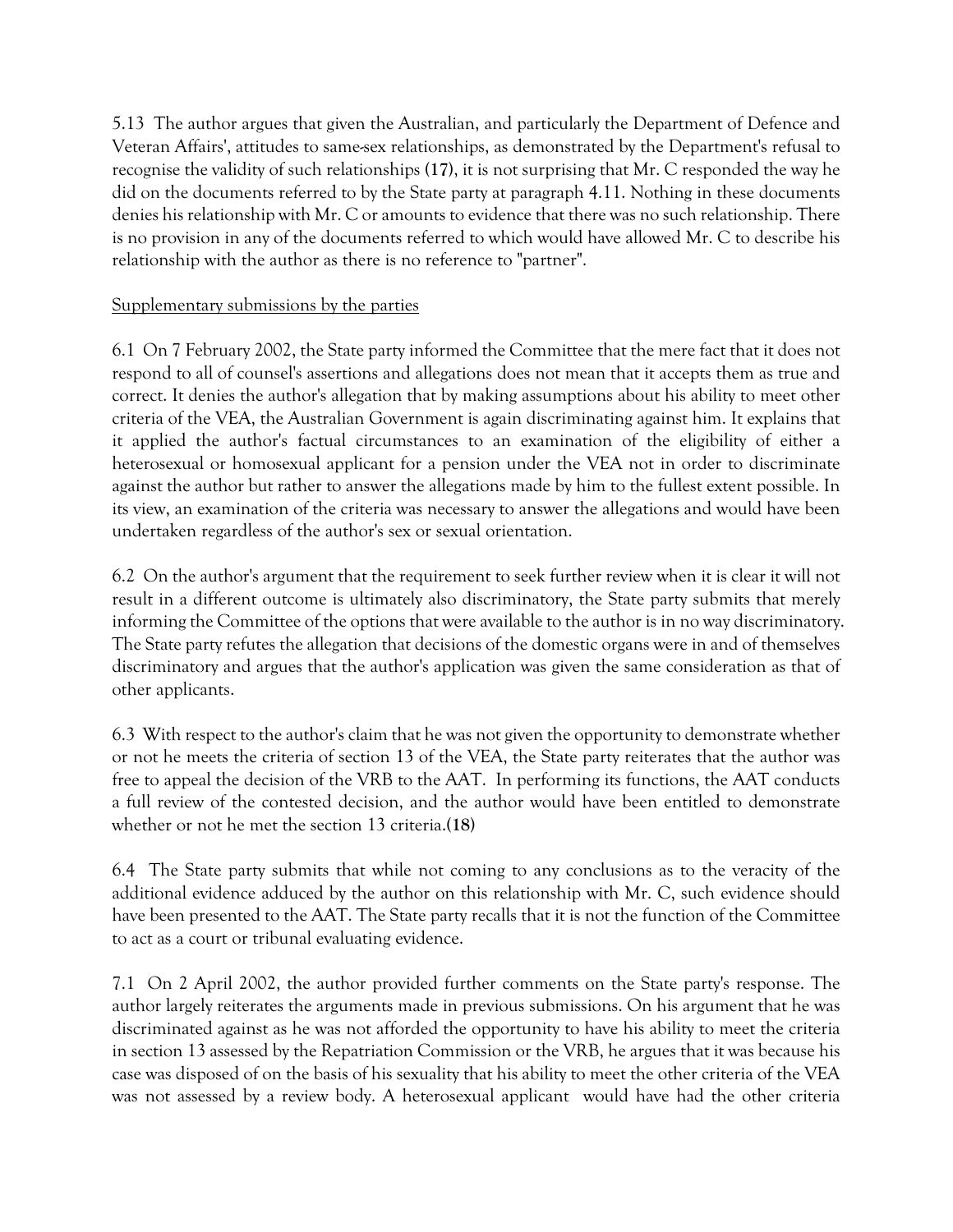assessed by a review body thus removing the opportunity for the State party to undertake this assessment at this stage i.e. in its submission to the Committee.

7.2 In addition, the author states that he did not deny that he had a right to review in theory but argues that to require a person to pursue futile claims through a complex, time consuming and costly legal process which will ultimately result in the original decision being confirmed is discriminatory. The author maintains that the decisions of the Repatriation Commission and the VRB are discriminatory.

7.3 With respect to the information provided by him on the Australian Defence Force policies, the author maintains that this information demonstrates the attitude of the Defence Forces towards same-sex relationships generally. He also directs the Committee to the Defence Force website to support and substantiate his arguments on the Defence Forces attitude to same sex relationships. According to the author, it is clear from this website that a range of benefits are available to the families of Defence Force Personnel but only to "married" and "de facto" families of Defence Force personnel. The author submits that this excludes same sex partners.

8.1 On 16 May 2002, the State party reiterated that although it did not intend to comment further on the author's arguments, it did not necessarily accept the author's comments or allegations as true or correct.

# Issues and proceedings before the Committee

# Consideration of admissibility

9.1 Before considering any claim contained in a communication, the Human Rights Committee must, in accordance with rule 87 of its Rules of Procedure, decide whether or not the complaint is admissible under the Optional Protocol to the Covenant.

9.2 The Committee has ascertained that the same matter is not being examined under another procedure of international investigation or settlement for the purposes of article 5, paragraph 2 (a) of the Optional Protocol.

9.3 The Committee notes the State party's challenge to the admissibility of the communication on the ground that the author is not a victim as, regardless of the decisions of the domestic authorities, he has not established that he had a prima facie entitlement to a pension and therefore his sexual orientation is not determinative of the issue. The Committee recalls that an author of a communication is a victim within the meaning of article 1 of the Optional Protocol, if he/she is personally adversely affected by an act or omission of the State party. The Committee observes that the domestic authorities refused the author a pension on the basis that he did not meet the definition of being a "member of a couple" by not having lived with a "person of the opposite sex". In the Committee's view it is clear that at least those domestic bodies seized of the case, found the author's sexual orientation to be determinative of lack of entitlement. In that respect, the author has established that he is a victim of an alleged violation of the Covenant for purposes of the Optional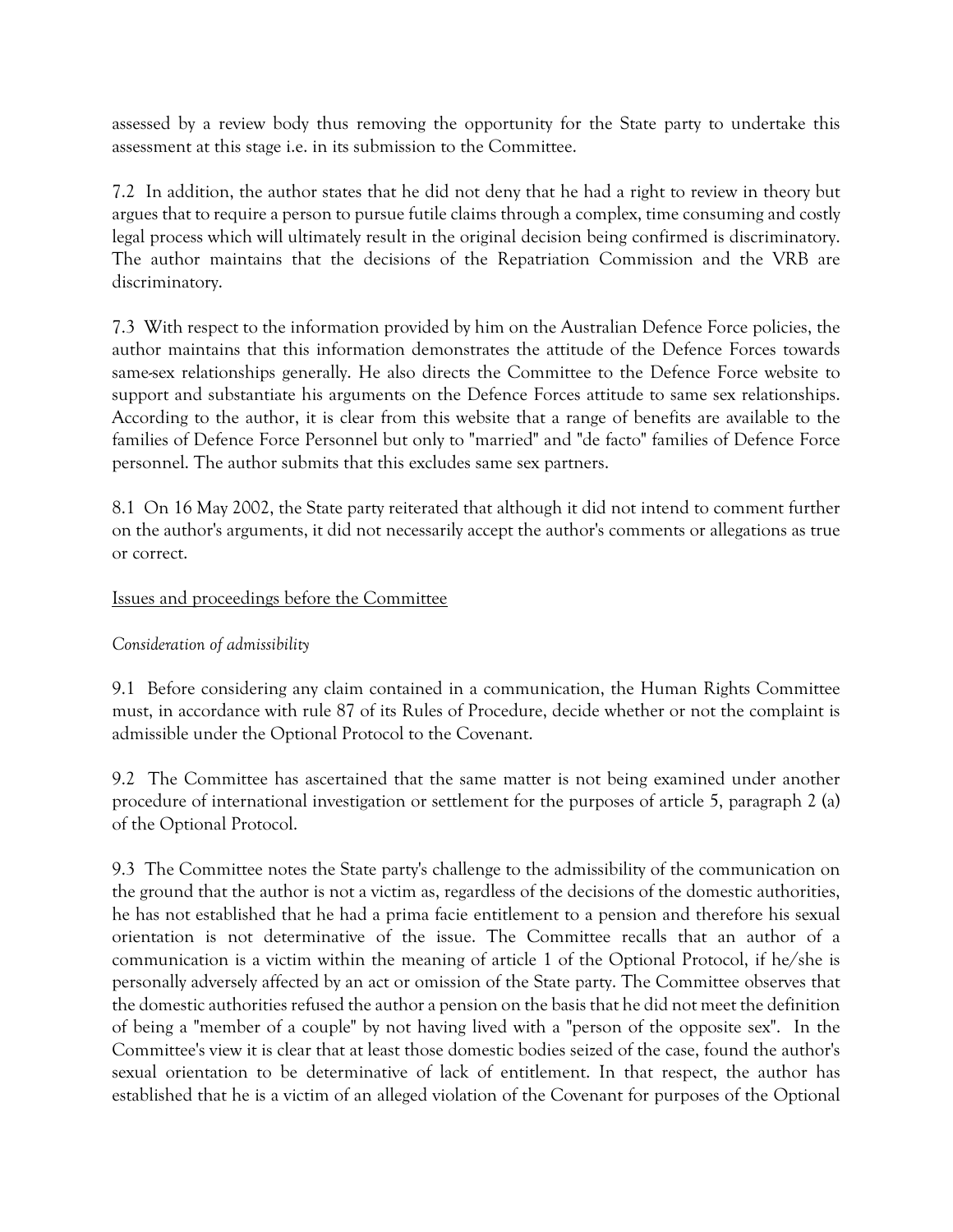Protocol.

9.4 The Committee notes the State party's argument that the author has not exhausted domestic remedies as he did not appeal his case to the AAT, which would likely have concluded that the author was not entitled to a pension on grounds other than (or in addition to) those relating to his sexual orientation and which would not involve any distinction upon which a breach of article 26 could be founded. The Committee notes that the State party does not claim that the AAT would (or even could) have arrived at a different outcome to that of the VRB but may merely have applied different reasoning to dispose of his claim. Moreover, the State party does not argue that the AAT could have come to a different interpretation of the impugned sections of the VEA (sections 5(E), 5(E) 2 and 11), on the basis of which the author's application was denied. Neither does it indicate any other domestic body (at either Federal or State level) to which he would have had recourse to challenge the legislation itself. The Committee also notes that it is clear from the legislation that the author would never have been in a position to draw a pension, regardless of whether he could meet all the other criteria under the VEA, as he was not living with a member of the opposite sex. The Committee recalls that domestic remedies need not be exhausted if they objectively have no prospect of success: where under applicable domestic laws the claim would inevitably be dismissed, or where established jurisprudence of the highest domestic tribunals would preclude a positive result. (19) Taking into account the clear wording of the sections of the VEA in question, and noting that the State party itself admits that an appeal to the AAT would not have been successful, the Committee concludes that there were no effective remedies that the author might have pursued. As the Committee can find no other reason to consider the communication inadmissible it proceeds to a consideration of the merits.

### Consideration of the merits

10.1 The Human Rights Committee has considered the present communication in the light of all the information made available to it by the parties, as provided in article 5, paragraph 1, of the Optional Protocol.

10.2 The author's claim is that the State party's refusal to grant him a pension on the ground that he does not meet with the definition of "dependant", for having been in a same-sex relationship with Mr. C, violates his rights under article 26 of the Covenant, on the basis of his sexual orientation. The Committee notes the State party's argument that had the domestic authorities applied all the facts of the author's case to the VEA it would have found other reasons to dispose of the author's claim, reasons that apply to every applicant regardless of sexual orientation. The Committee also notes that the author contests this view that he did not have a prima facie right to a pension. On the arguments provided, the Committee observes that it is not clear whether the author would in fact have fulfilled the other criteria under the VEA, and it recalls that it is not for the Committee to examine the facts and evidence in this regard. However, the Committee notes that the only reason provided by the domestic authorities in disposing of the author's case was based on the finding that the author did not satisfy the condition of "living with a person of the opposite sex". For the purposes of deciding on the author's claim, this is the only aspect of the VEA at issue before the Committee.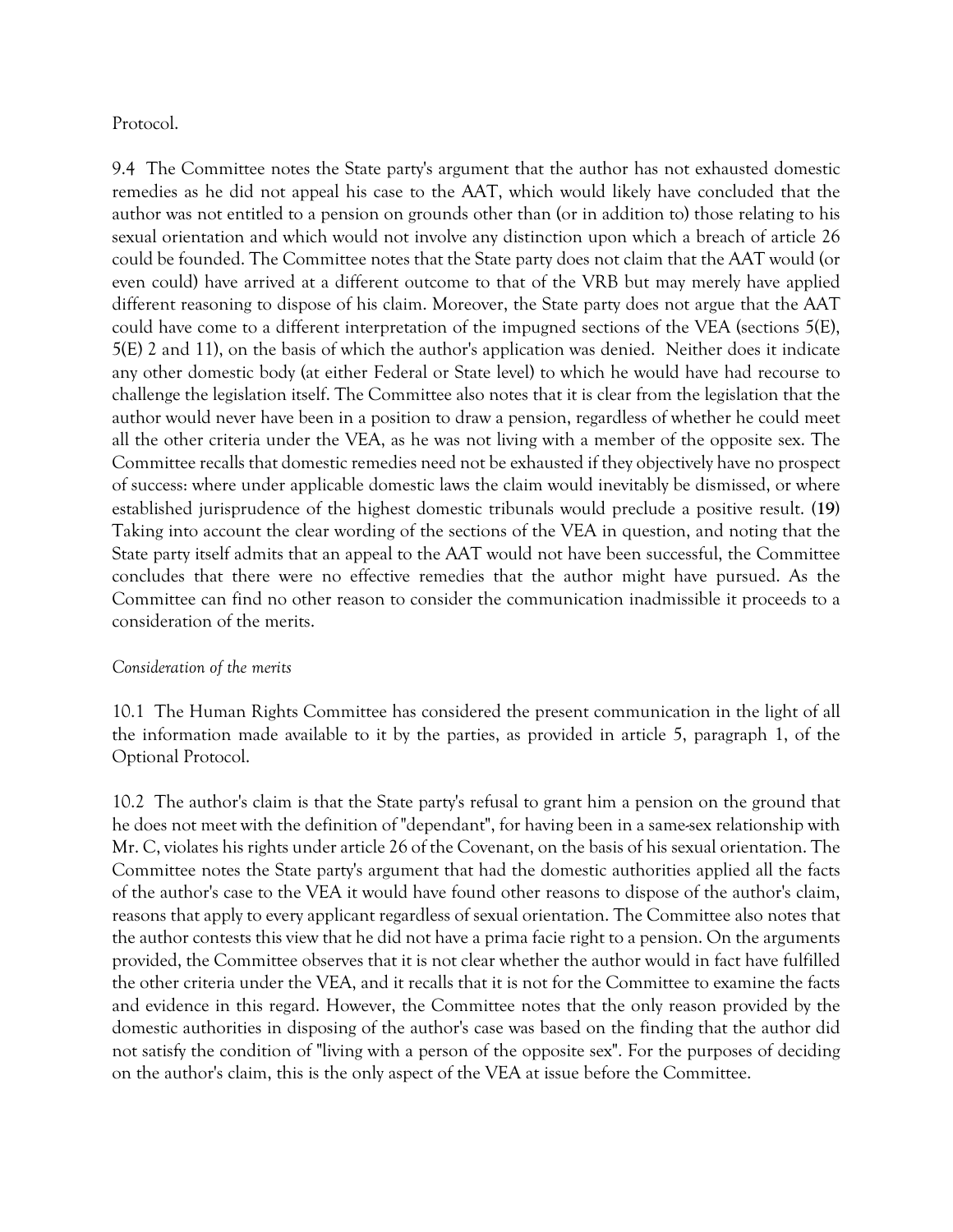10.3 The Committee notes that the State party fails specifically to refer to the impugned sections of the Act (sections 5(E), 5(E) 2 and 11) on the basis of which the author was refused a pension because he did not meet with the definition of a "member of a couple" by not "living with a member of the opposite sex". The Committee observes that the State party does not deny that the refusal of a pension on this basis is a correct interpretation of the VEA but merely refers to other grounds in the Act on which the author's application could have been rejected. The Committee considers, that a plain reading of the definition "member of a couple" under the Act suggests that the author would never have been in a position to draw a pension, regardless of whether he could meet all the other criteria under the VEA, as he was not living with a member of the opposite sex. The State party does not contest this. Consequently, it remains for the Committee to decide whether, by denying a pension under the VEA to the author, on the ground that he was of the same sex as the deceased Mr. C, the State party has violated article 26 of the Covenant.

10.4 The Committee recalls its earlier jurisprudence that the prohibition against discrimination under article 26 comprises also discrimination based on sexual orientation. (20) It recalls that in previous communications the Committee found that differences in the receipt of benefits between married couples and heterosexual unmarried couples were reasonable and objective, as the couples in question had the choice to marry with all the entailing consequences. (21) It transpires from the contested sections of the VEA that individuals who are part of a married couple or of a heterosexual cohabiting couple (who can prove that they are in a "marriage-like" relationship) fulfill the definition of "member of a couple" and therefore of a "dependant", for the purpose of receiving pension benefits. In the instant case, it is clear that the author, as a same sex partner, did not have the possibility of entering into marriage. Neither was he recognized as a cohabiting partner of Mr. C, for the purpose of receiving pension benefits, because of his sex or sexual orientation. The Committee recalls its constant jurisprudence that not every distinction amounts to prohibited discrimination under the Covenant, as long as it is based on reasonable and objective criteria. The State party provides no arguments on how this distinction between same-sex partners, who are excluded from pension benefits under law, and unmarried heterosexual partners, who are granted such benefits, is reasonable and objective, and no evidence which would point to the existence of factors justifying such a distinction has been advanced. In this context, the Committee finds that the State party has violated article 26 of the Covenant by denying the author a pension on the basis of his sex or sexual orientation.

11. The Human Rights Committee, acting under article 5, paragraph 4, of the Optional Protocol to the International Covenant on Civil and Political Rights, is of the view that the facts as found by the Committee reveal a violation by Australia of article 26 of the Covenant.

12 Pursuant to article 2, paragraph 3(a), of the Covenant, the Committee concludes that the author, as a victim of a violation of article 26 is entitled to an effective remedy, including the reconsideration of his pension application without discrimination based on his sex or sexual orientation, if necessary through an amendment of the law. The State party is under an obligation to ensure that similar violations of the Covenant do not occur in the future.

13 Bearing in mind that, by becoming a State party to the Optional Protocol, the State party has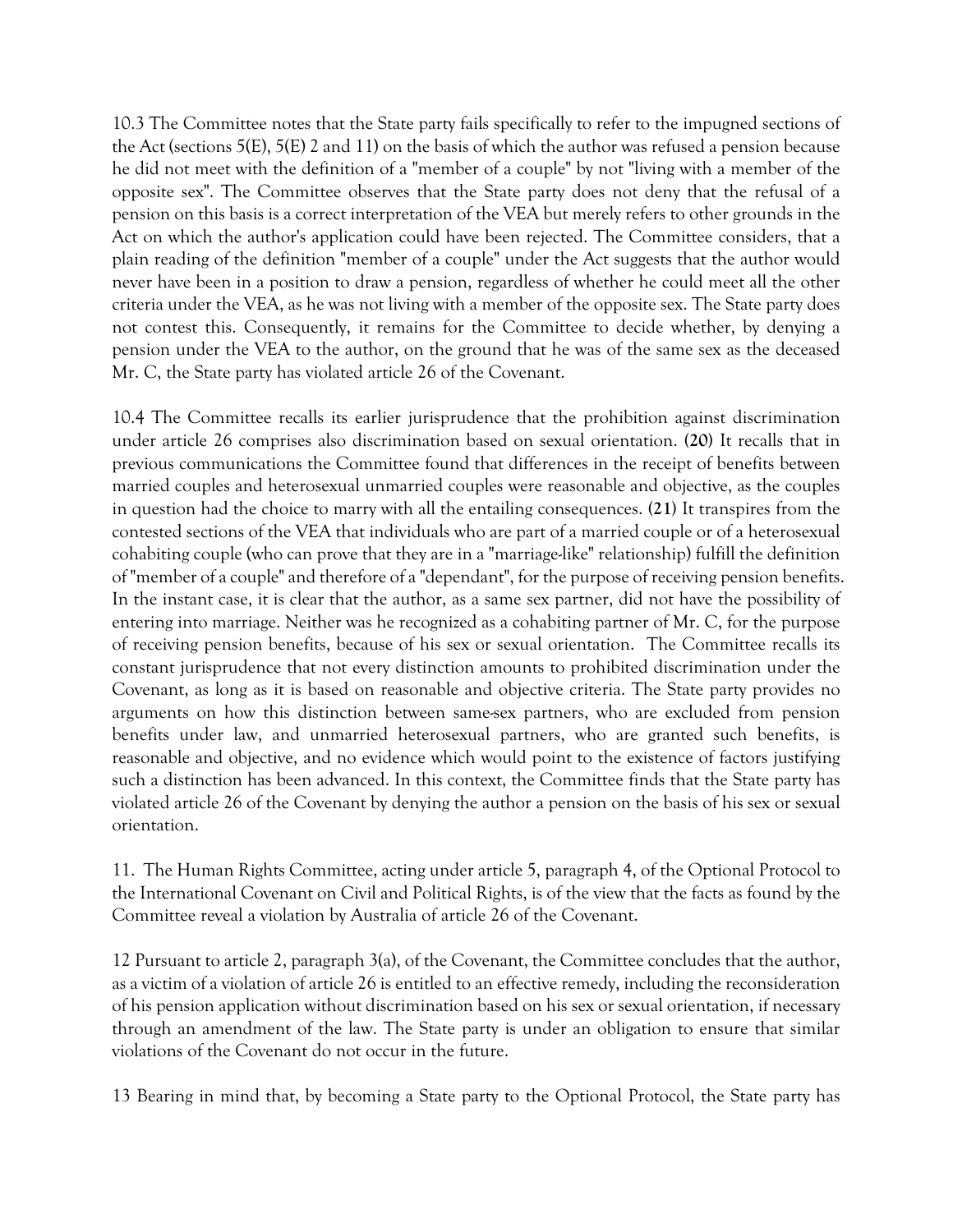recognised the competence of the Committee to determine whether there has been a violation of the Covenant or not and that, pursuant to article 2 of the Covenant, the State party has undertaken to ensure to all individuals within its territory and subject to its jurisdiction the rights recognised in the Covenant and to provide an effective and enforceable remedy in case a violation has been established, the Committee wishes to receive from the State party, within 90 days, information about the measures taken to give effect to its Views. The Committee is also requested to publish the Committee's Views.

\_\_\_\_\_\_\_\_\_\_\_\_\_\_\_\_\_\_\_\_\_\_ [Adopted in English, French and Spanish, the English text being the original version. Subsequently to be issued in Arabic, Chinese and Russian as part of the Committee's annual report to the General Assembly.]

\* The following members of the Committee participated in the examination of the present communication: Mr. Prafullachandra Natwarlal Bhagwati, Mr. Alfredo Castillero Hoyos, Mr. Franco Depasquale, Mr. Maurice Glèlè Ahanhanzo, Mr. Walter Kälin, Mr. Rajsoomer Lallah, Mr. Rafael Rivas Posada, Sir Nigel Rodley, Mr. Martin Scheinin, Mr. Hipólito Solari Yrigoyen, Ms. Ruth Wedgwood and Mr. Roman Wieruszewski.

An individual opinion signed by Committee members Mrs. Ruth Wedgwood and Mr. Franco DePasquale is appended to the present document.

# Appendix

# Individual opinion by Committee members Mrs. Ruth Wedgwood and Mr. Franco DePasquale (concurring)

Many countries recognize a right of privacy in intimate relationships, enjoyed by all citizens regardless of sexual orientation. In 1994, this Committee grounded a similar right on Article 17 of the Covenant on Civil and Political Rights  $\sim$  finding, in its views on Toonen v. Australia, (22) that Tasmanian penal statutes purporting to criminalize "unnatural sexual practices" amounted to an "arbitrary or unlawful interference with privacy." In Toonan, the federal government of Australia represented to the Committee that the Tasmanian criminal law indeed amounted to "arbitrary interference with [Mr. Toonen's] privacy" and "cannot be justified" on policy grounds.(23) Laws penalizing homosexual activity had already been repealed in other Australian states, with the exception of Tasmania, and this Committee's decision seems to have served as a means for Australia to overcome barriers of federalism.

In Toonen, the author had complained that the Tasmanian criminal code did "not distinguish between sexual activity in private and sexual activity in public and bring[s] private activity into the public domain." (24)(Emphasis added.) The Committee's ruling was founded on the right to be left alone, where there are no reasonable safety, public order, health or moral grounds offered by the state party to justify the interference with privacy.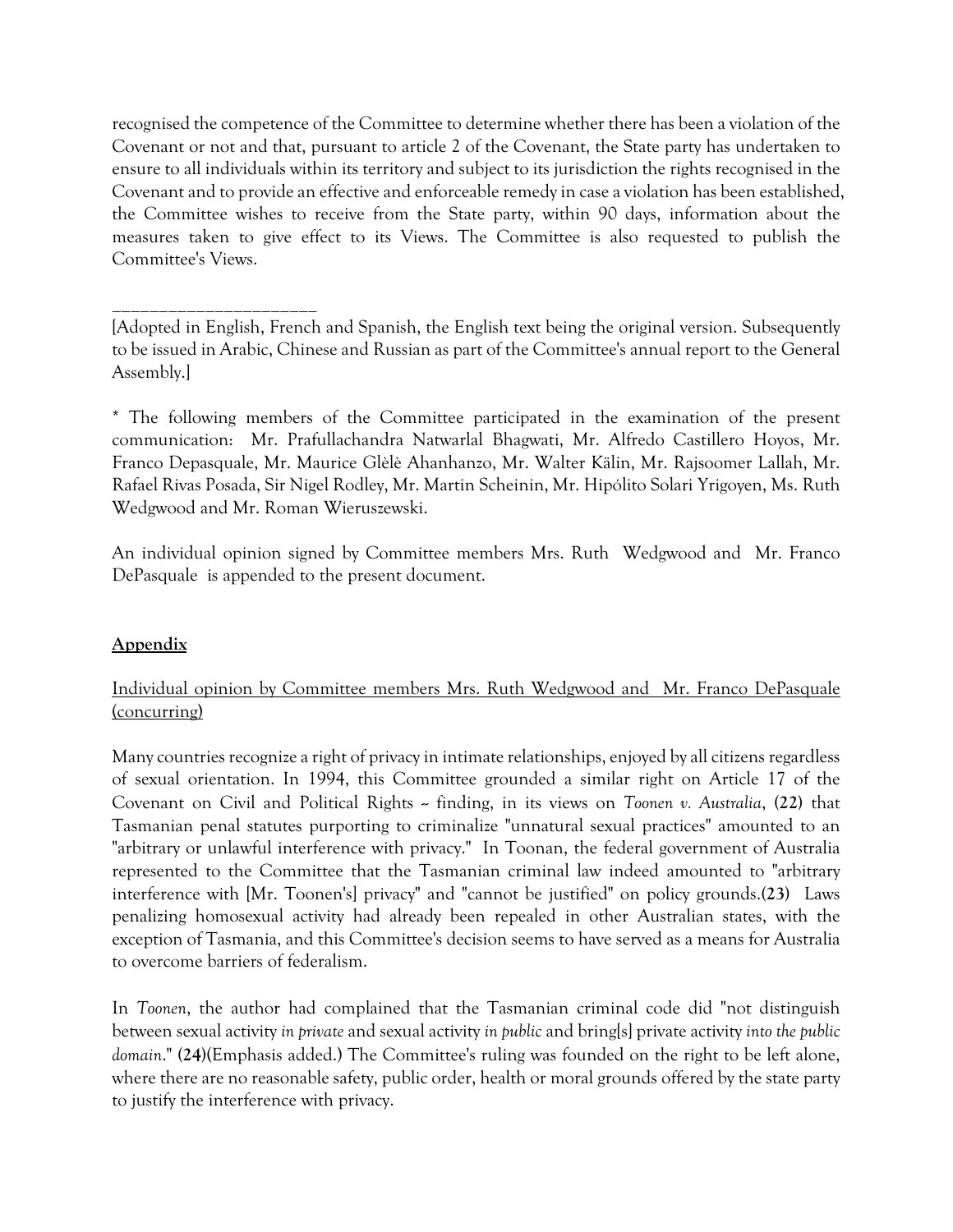The current case of Edward Young v. Australia poses a broader question, where various states parties may have decided views  $\sim$  namely, whether a state is obliged by the Covenant on Civil and Political Rights to treat long-term same-sex relationships identically to formal marriages and "marriage-like" heterosexual unions -- here, for the purpose of awarding pension benefits to the surviving dependents of military service personnel. Writ large, the case opens the general question of positive rights to equal treatment; whether a state must accommodate same-sex relationships on a par with more traditional forms of civil union.

On the facts and in the particular posture of this case, the Committee has concluded that the differentiation made by Australia between same-sex and heterosexual civil partners has not been sustained against Mr. Young's challenge. The trespass is not based on a right of privacy under Article 17, but rather on the claimed right to equality before the law under Article 26 of the Covenant.

But two observations must be made about the limits of the Committee's disposition of this case, pertinent to future practice.

First, as a general matter, complainants should be held to their duty of exhausting local remedies, including full rights of local appeal, before any communication is judged on the merits by this Committee. We have no basis to assume that Australian courts would be unable or unwilling to interpret Australian statutory law in light of the treaty norms voluntarily adopted by Australia. Even if a legal system has not formally incorporated the Covenant within its domestic law, the Covenant may serve as a persuasive benchmark in making judgments about Parliamentary intent. The Committee should not assume that international law only operates from the outside on national legal systems. Nor can the Committee demand that rights must be incorporated by open citation of the Covenant. It is the substance, rather than the nomenclature that counts, and some national court systems may prefer to explain their choices in light of constitutional, common law, or civil law norms, even while protecting the substance of Covenant rights. Certainly if the volume of individual communications under the Optional Protocol of the Covenant continues to increase, the Committee will have to exercise greater discipline in consigning to the national courts the decisions that are properly theirs.

In this case, Mr. Young applied for a pension as a veteran's dependent, claiming status as the survivor of Mr. C. The Australian Repatriation Commission found that Mr. Young did not qualify as a statutory dependent under Australian law, despite a long domestic relationship described by Mr. Young. (25) On first appeal, the Australian Veterans Review Board affirmed the denial of benefits to Mr. Young. But the complainant did not take further available appeals to the Commonwealth Administrative Appeals Tribunal or to the Federal Court of Australia, and there is nothing in our record to show that these steps would have been futile.

Second, the posture of the instant case limits the reach of our decision. Australia has contested the admissibility of the communication only on the fact-specific claims (1) that Mr. C has not been shown to have suffered a "war-caused" death and hence would not be able to pass on pension rights to any dependent at all, and (2) that there is insufficient evidence of a durable relationship between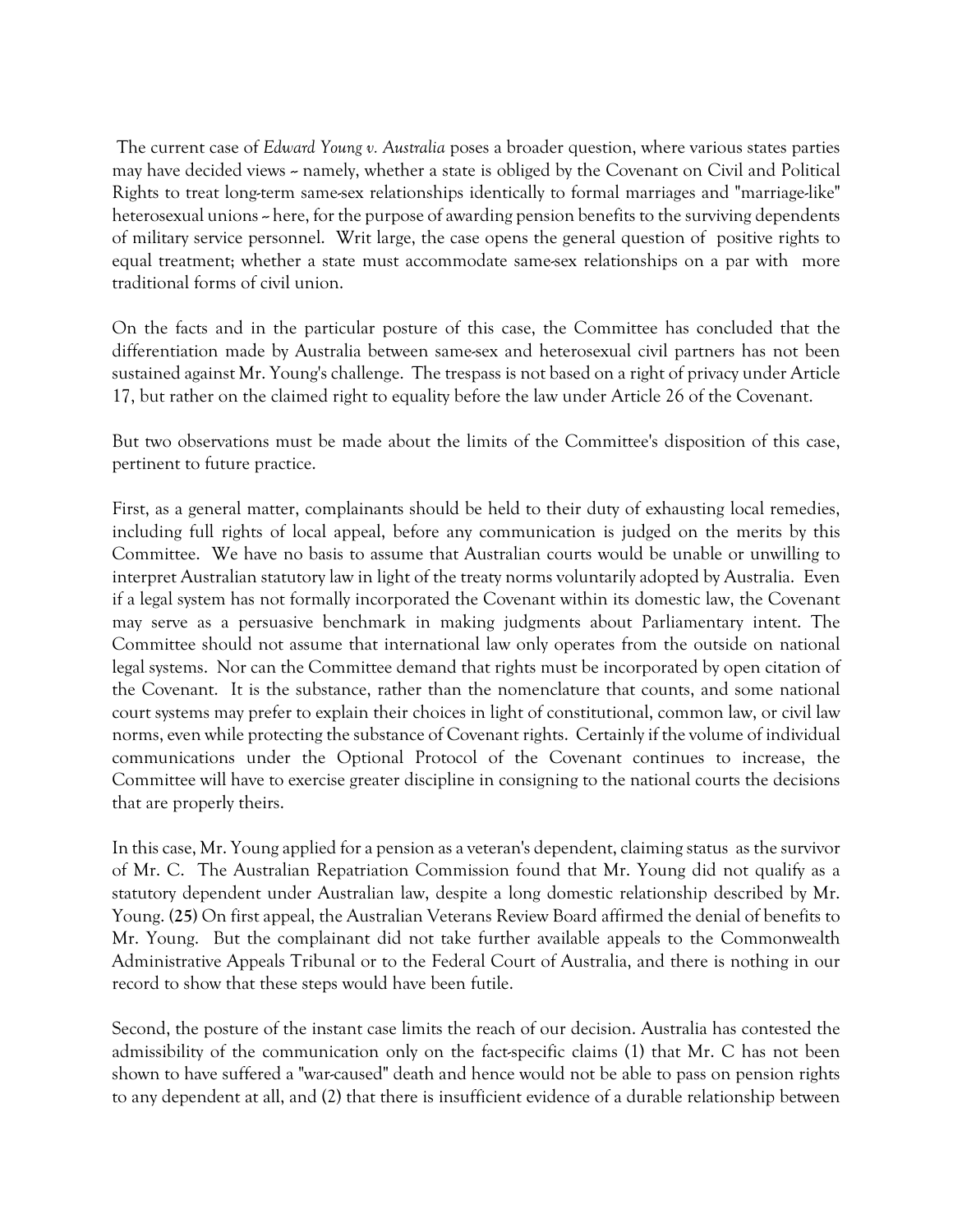Mr. Young and Mr. C.

In a case of this moment, it is perhaps surprising that Australia has not chosen to enter into any discussion, pro or con, on the merits of the claim made under Article 26 of the Covenant. Australia has offered no views concerning Mr. Young's argument that the distinction made by statute between same sex and heterosexual civil partners is unfounded, and the Committee has essentially entered a default judgment. Under Covenant jurisprudence, a state party must offer "reasonable and objective criteria" for making any distinction on grounds of sex or (according to our "guidance" to the state party in paragraph 8.7 of the Toonan case) on grounds of sexual orientation. Yet, as the Committee notes in paragraph 10.4 of the instant case of Mr. Young, "The State party provides no arguments on how this distinction between same-sex partners, who are excluded from pension benefits under law, and unmarried heterosexual partners, who are granted such benefits, is reasonable and objective, and no evidence which would point to the existence of factors justifying such a distinction has been advanced." In every real sense, this is not a contested case.

Many governments and many people of good will share an interest in finding an appropriate moral and legal answer to the issues and controversies of equalizing various government entitlements between same-sex and heterosexual couples, including the disputed claim that there is a trans-jurisdictional right to recognition of gay marriage. There is an equally engaged debate within many democracies on whether military service should continue to be limited to heterosexual persons.

In the instant case, the Committee has not purported to canvas the full array of "reasonable and objective" arguments that other states and other complainants may offer in the future on these questions in the same or other contexts as those of Mr. Young. In considering individual communications under the Optional Protocol, the Committee must continue to be mindful of the scope of what it has, and has not, decided in each case.

[signed] Ruth Wedgwood [signed] Franco DePasquale

# **Notes**

- (1) The author does not make any specific claim on this fact.
- (2) Case No. 172/1984, Views adopted on 9 April 1987.
- (3) Case No. 182/1984, Views adopted on 9 April 1987.
- (4) Case No. 180/1984, Views adopted on 9 April 1987.
- (5) Case No. 488/1992, Views adopted on 31 March 1994.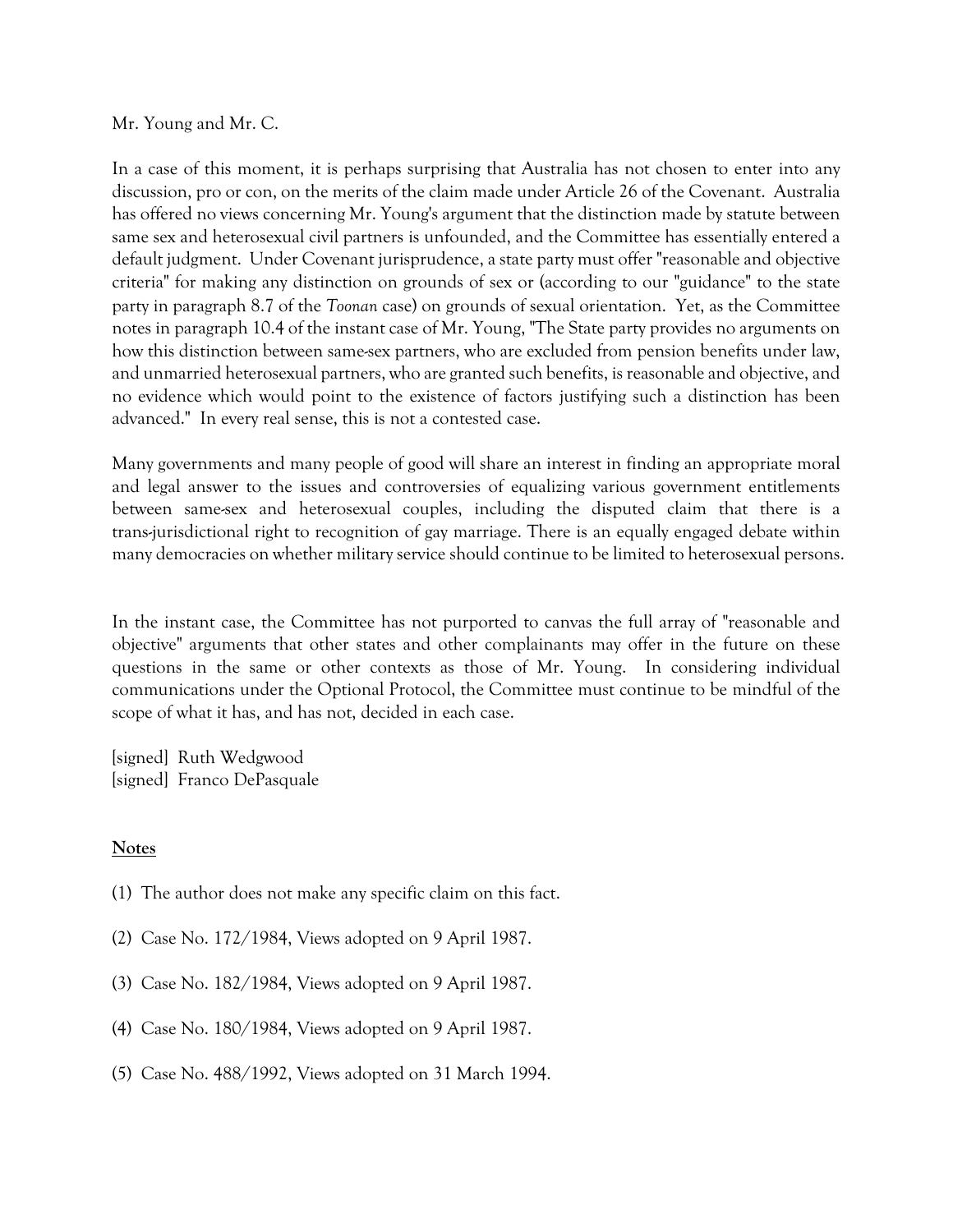(6) The State party refers to the travaux préparatoires of the Covenant and its Views in the communications of Broeks v the Netherlands, Danning v the Netherlands, Zwaan de Vries v the Netherlands, supra.

(7) The State party refers to UN Doc. A/42/40, page 139, paragraphs 12.1 to 1.13 and the communications Broeks v. the Netherlands, Danning v the Netherlands and Zwaan de Vries v the Netherlands, supra.

(8) The State party refers to the following communications in an attempt to show that the author has not sufficiently demonstrated that he is a victim: *J.H v. Canada*, Case No. 187/1985, Decision adopted on 12 April 1985; Tadman et al v. Canada, Case No. 816/1998, Decision adopted on 29 October 1999; de Groot v Netherlands, Case No. 578/1994, Decision adopted on 14 July 1995; Toonen v Australia, supra.

(9) The State party refers to the following reports of the Human Rights Committee in UN Documents A/48/40, paragraph 781; A/47/40, paragraph 625; A/46/40, paragraph 679; A/45/40, paragraph 608; A/44/40, paragraph 633; A/43/40, paragraph 654; A/39/40, paragraph 588; A/52/40, paragraph 478; A/51/40, paragraph 388; A/50/40, paragraph 500; Oló Bahamonde v Equatorial Guinea, Case No. 468/1991, Views adopted on 20 October 1993; J. A. M. B.-R. v. the Netherlands, Case No. 477/1991, Decision adopted on 7 April 1994.

(10) The State party refers to the following communications: Kelly v Jamaica, Case No. 537/1993, Views adopted on 17 July 1996; Henry et al. v Jamaica, Case No. 571/1994, Views adopted on 25 July 1996; Pereira, on behalf of Colamarco Patino v Panama, Case No. 437/1990, Decision adopted on 21 October 1994; G v Canada, Case No. 934/2000, Decision adopted on 17 July 2000; A v New Zealand, Case No. 754/1997, Views adopted on 15 July 1999; Mansur et al. v the Netherlands, Case No. 883/1999,Decision of 5 November 1999; Maille v France, Case No. 689/2000, Views adopted on 10 July 2000; and Gómez Vázquez v Spain, Case No. 701/1996, Views adopted on 20 July 2000.

(11) The State party refers to Neefs v the Netherlands, Case No.  $425/1990$ , Views adopted on 15 July 1994, as an example.

(12) The State party provides and refers to the following documents submitted by Mr. C to support this view (a) Claim for Service Pension by a Veteran or Mariner, pages 2, 3, 5 and 6; (b) Lifestyle Report, particularly Section 2 'Personal Relationships', in which there is no reference to a partner, and Section 4 'Recreation and Community Activities', in which Mr. C says that he rarely receives visitors either by friends or family; (c) Medical Examination  $\&\#8211$ ; Psychiatric, in which there is no reference to a partner.

(13) Communication No. 602/1994, Views adopted on 3 November 1998. In this case, the Committee held, on the merits, that "on the basis of the information before it, it appears that the author, even if he had been married to his partner rather than cohabitating with her without marriage, would not have been entitled to a pension under the AWW, since he was under 40 years